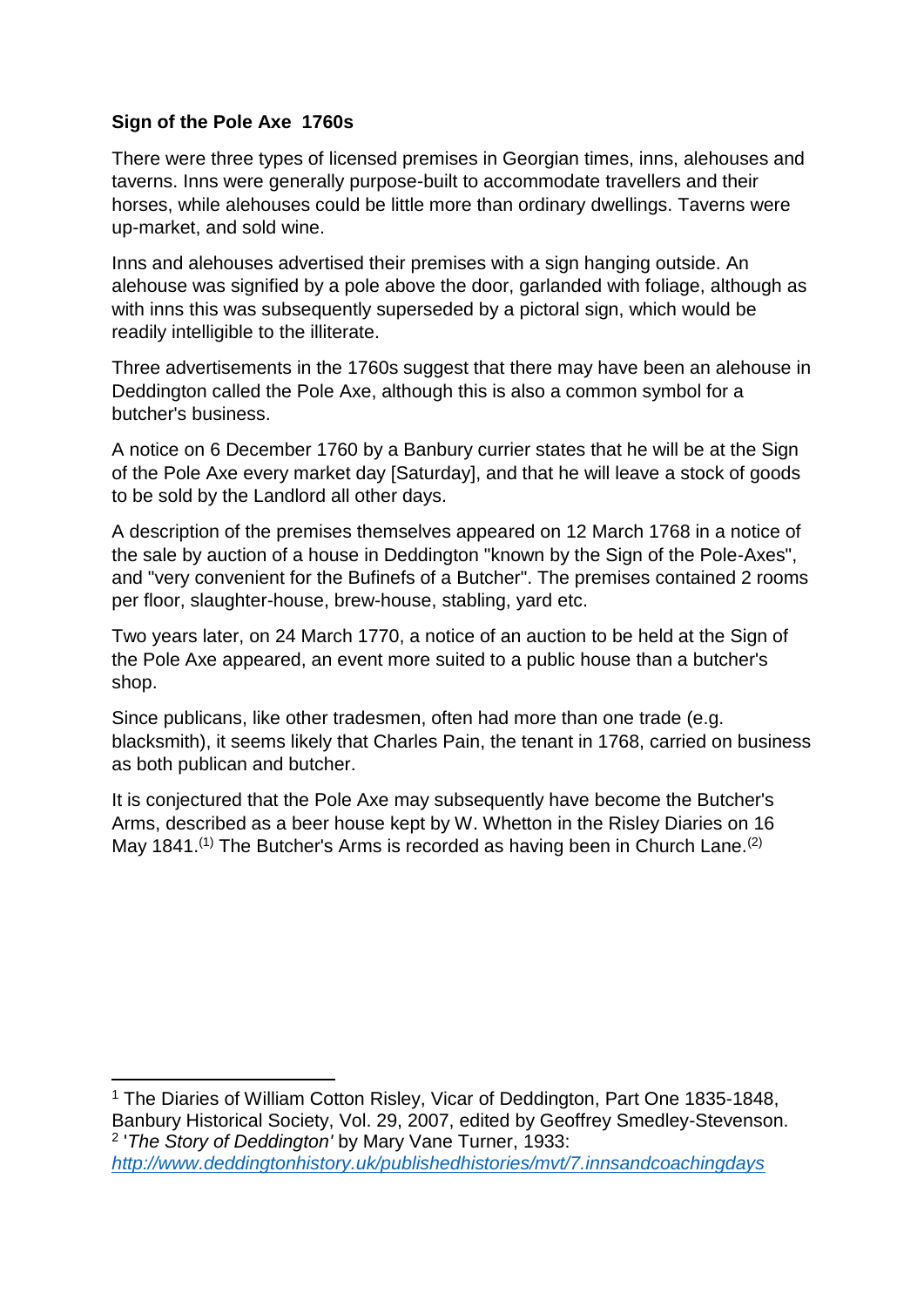**6 December 1760**

**Banbury currier at the Sign of the Pole Axe in Deddington every market day [Saturday]. He will leave a stock of goods to be sold by the Landlord all other days.**

ALL Perfons indebted to the Effects of Mr. William Overton, Currier, of Banbury deceafed, are defired by his Executors, to pay their refpective Debts to Robert Rymill, of Banbury aforefaid, who has purchafed Mr. Overton's Stock in Trade, and will endeavour to merit the Favours of fuch of Mr. Overton's Cuftomers, as fhall think fit to employ him; by fupplying them with the beft Goods, upon the moft reafonable Terms.

N.B. He purpofes being at Deddington every Market-Day, at the Sign of the Pole Axe, and will always have a Stock of Goods there, to be Sold by the Landlord all the other Days.

Repeated 13 December 1760.

## [https://www.britishnewspaperarchive.co.uk/viewer/bl/0000073/17](https://www.britishnewspaperarchive.co.uk/viewer/bl/0000073/17601206/006/0003) [601206/006/0003](https://www.britishnewspaperarchive.co.uk/viewer/bl/0000073/17601206/006/0003)

## **12 March 1768**

**Auction, at the King's Arms, of a house in Deddington, 2 rooms per floor, slaughter-house, brew-house, stabling &c., known by the Sign of the Pole-Axes, in the occupation of Charles Pain. Very convenient for the business of a butcher.** 

To be Sold by AUCTION by G. KING, on Saturday the 26th Day of March, I768, at the King's Arms in Deddington, in the County of Oxford, between the Hours of Two and Five in the Afternoon, A Well-built Houfe, with two Rooms on a Floor, besides good Garrets, together with a good Slaughter-houfe, Brew-houfe, Stabling, and other convenient Out-houfes, all in good Repair; and with a good Yard and Garden adjoining; known by the Sign of the Pole-Axes, in the Occupation of Charles Pain, in Deddington aforefaid; very convenient for the Bufinefs of a Butcher. Yearly Rent £4.

For farther Particulars enquire of Mr. William Tanner, of Middle-Afton, in the County aforefaid; or of George King, Auctioneer.

N.B. G. King has to difpofe of, by private Contract, a fmall Farm, lett at near £30 per Annum, confifting of a good Houfe and all other Conveniences, with a Quantity of very good Arable and Pafture ground in the Common Field, capable of